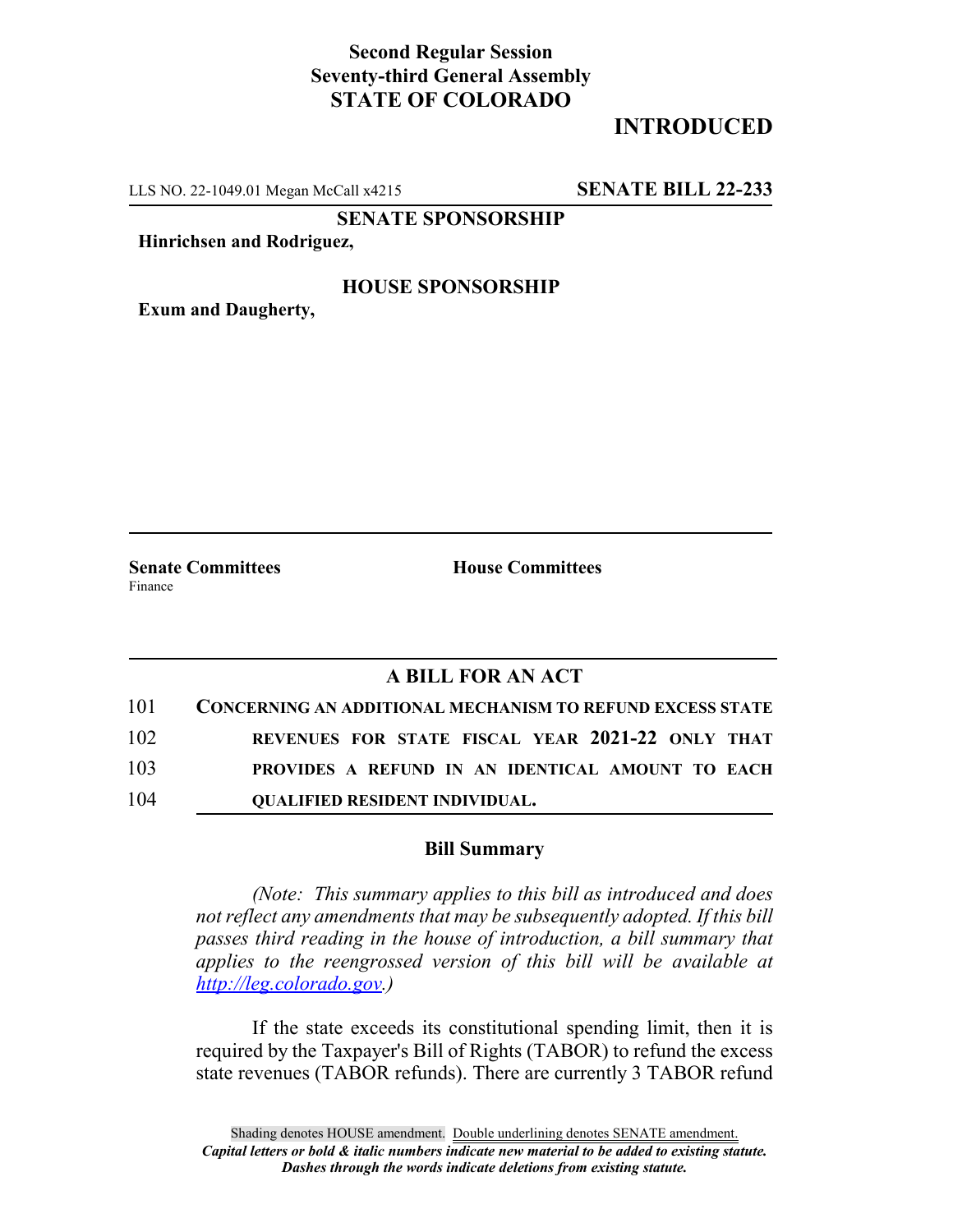mechanisms: Reimbursement to counties for the senior homestead exemption, a temporary income tax rate reduction, and a sales tax refund.

The bill establishes a temporary fourth TABOR refund mechanism for excess state revenues from all sources for state fiscal year 2021-22. Under this mechanism, if the amount of excess state revenues exceeds the projected total amount of TABOR refunds issued as reimbursement to counties for the senior homestead exemption and, if applicable, through the temporary income tax rate reduction, then on or before September 30, 2022, the state treasurer is required to issue refund checks to every qualified individual in an identical amount. The amount of the refund is \$400 for every qualified individual who files a single income tax return or who receives a property tax, rent, or heat credit rebate and \$800 for each pair of qualified individuals who file a joint income tax return or who receive a property tax, rent, or heat credit rebate; except that the executive director of the department of revenue has the authority to adjust these amounts to avoid refunding more excess state revenues than are required to be refunded based on the amount or anticipated amount of excess state revenues set forth in the state controller's certification of state revenues.

"Qualified individual" is defined for purposes of the bill as a natural person who is a Colorado resident for the entire 2021income tax year and files a state income tax return for the 2021 income tax year or receives a property tax, rent, or heat credit rebate.

1 *Be it enacted by the General Assembly of the State of Colorado:*

2 **SECTION 1.** In Colorado Revised Statutes, 39-21-113, **add** (31)

3 as follows:

 **39-21-113. Reports and returns - rule - repeal.** (31) (a) NOTWITHSTANDING THE PROVISIONS OF THIS SECTION, IN ORDER FOR CALL CENTER SUPPORT TO BE PROVIDED AS IT RELATES TO THE REFUND OF EXCESS STATE REVENUES FROM ALL SOURCES SET FORTH IN SECTION 39-22-2004, THE EXECUTIVE DIRECTOR MAY SUPPLY THE DEPARTMENT OF PERSONNEL OR A THIRD-PARTY VENDOR CONTRACTED TO PROVIDE THE CALL CENTER SERVICES WITH INFORMATION NECESSARY FOR SUPPORT TO BE FACILITATED AND PROVIDED TO TAXPAYERS. ANY INFORMATION PROVIDED TO THE DEPARTMENT OF PERSONNEL OR A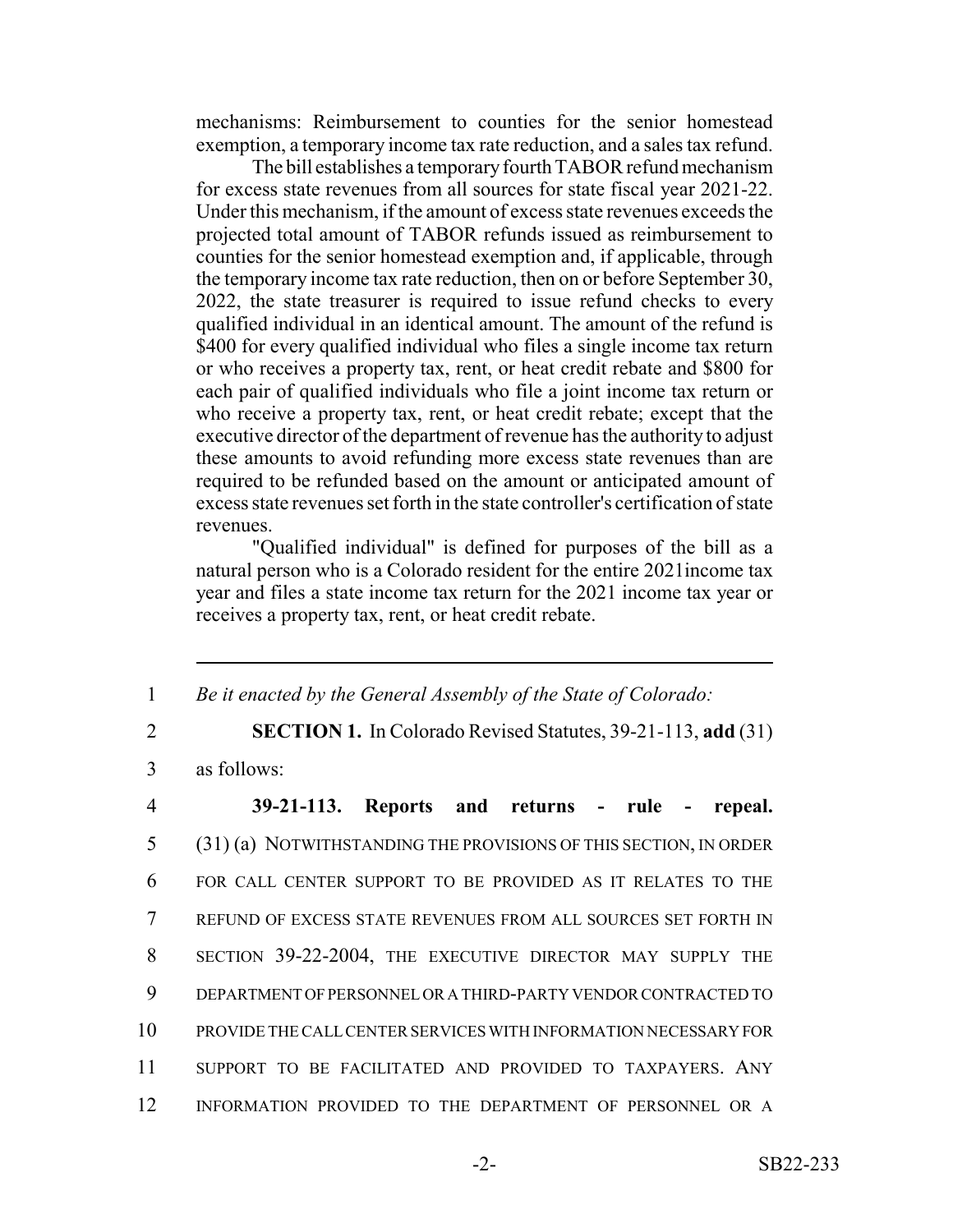THIRD-PARTY VENDOR CONTRACTED TO PROVIDE THE CALL CENTER SERVICES PURSUANT TO THIS SUBSECTION (31)(a) REMAINS CONFIDENTIAL, AND ALL PERSONS WITHIN THE DEPARTMENT OF PERSONNEL OR EMPLOYEES OF A THIRD-PARTY VENDOR ARE SUBJECT TO THE LIMITATIONS SET FORTH IN SUBSECTION (4) OF THIS SECTION AND THE PENALTIES CONTAINED IN SUBSECTION (6) OF THIS SECTION.

 (b) THIS SUBSECTION (31) IS REPEALED, EFFECTIVE JULY 1, 2027. **SECTION 2.** In Colorado Revised Statutes, **add** 39-22-2004 as follows:

 **39-22-2004. Temporary refund of excess state revenues from all sources - definitions - repeal.** (1) AS USED IN THIS SECTION, UNLESS 12 THE CONTEXT OTHERWISE REQUIRES:

 (a) "ADDITIONAL EXCESS STATE REVENUES" MEANS THE TOTAL AMOUNT OF THE STATE REVENUES IN EXCESS OF THE LIMITATION ON STATE FISCAL YEAR SPENDING IMPOSED BY SECTION 20 (7)(a) OF ARTICLE X OF THE STATE CONSTITUTION THAT THE STATE IS REQUIRED TO REFUND 17 UNDER SECTION 20 (7)(d) OF ARTICLE X OF THE STATE CONSTITUTION, 18 INCLUDING ANY AMOUNT SPECIFIED IN SECTION 24-77-103.8, AND THAT EXCEEDS THE AMOUNTS PROJECTED TO BE REFUNDED AS REQUIRED BY SECTION 39-3-209, SECTION 39-22-627, OR BOTH OF SAID SECTIONS FOR 21 THE STATE FISCAL YEAR COMMENCING ON JULY 1, 2021.

 (b) "QUALIFIED INDIVIDUAL" MEANS A NATURAL PERSON WHO IS A RESIDENT OF THE STATE FOR THE ENTIRE INCOME TAX YEAR COMMENCING ON JANUARY 1, 2021, AND WHO, BY MIDNIGHT ON OR BEFORE MAY 31, 2022, FILES A STATE INCOME TAX RETURN FOR THAT INCOME TAX YEAR OR IS AWARDED A GRANT PURSUANT TO ARTICLE 31 OF 27 THIS TITLE 39.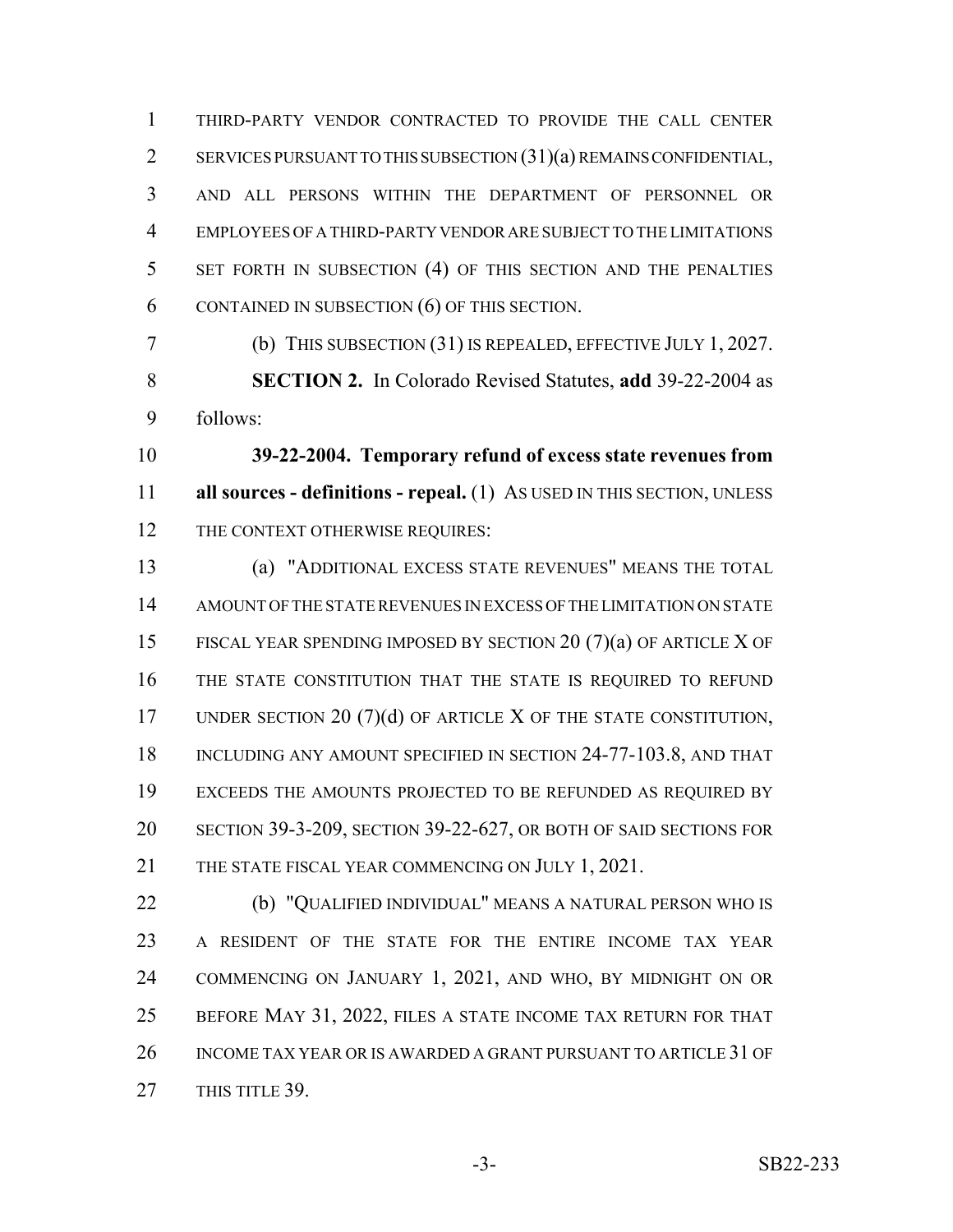(c) "TEMPORARY REFUND AMOUNT" MEANS:

 (I) FOUR HUNDRED DOLLARS FOR A QUALIFIED INDIVIDUAL FILING A SINGLE STATE INCOME TAX RETURN OR WHO RECEIVES AN AWARD OF A GRANT PURSUANT TO ARTICLE 31 OF THIS TITLE 39 AND EIGHT HUNDRED DOLLARS FOR TWO QUALIFIED INDIVIDUALS FILING A JOINT STATE INCOME TAX RETURN OR WHO RECEIVE AN AWARD OF A GRANT PURSUANT TO ARTICLE 31 OF THIS TITLE 39; OR

**(II)** THE ADJUSTED AMOUNT SET BY THE EXECUTIVE DIRECTOR 9 PURSUANT TO SUBSECTION  $(2)(d)$  OF THIS SECTION.

10 (2) (a) IF, FOR THE STATE FISCAL YEAR COMMENCING ON JULY 1, 11 2021, THERE ARE ADDITIONAL EXCESS STATE REVENUES, THEN THERE SHALL BE ALLOWED A REFUND TO EACH QUALIFIED INDIVIDUAL OF THE TEMPORARY REFUND AMOUNT.

 (b) IF THE REQUIREMENTS SET FORTH IN SUBSECTION (2)(a) OF THIS SECTION ARE MET, THEN NO LATER THAN SEPTEMBER 30, 2022, THE STATE TREASURER SHALL ISSUE TO EACH QUALIFIED INDIVIDUAL AND TO EACH JOINT FILING OR GRANT RECEIVING PAIR OF QUALIFIED INDIVIDUALS A REIMBURSEMENT WARRANT FOR THE APPLICABLE TEMPORARY REFUND AMOUNT PAID FROM THE GENERAL FUND.

20 (c) ON OR BEFORE AUGUST 1, 2022, THE EXECUTIVE DIRECTOR SHALL CERTIFY AND SUBMIT TO THE STATE TREASURER THE TEMPORARY REFUND AMOUNT AND A LIST OF QUALIFIED INDIVIDUALS TO RECEIVE THE REFUND OF EXCESS STATE REVENUES FROM ALL SOURCES UNDER THIS SECTION, WHICH LIST MUST INCLUDE THE MAILING ADDRESSES PROVIDED ON THE QUALIFIED INDIVIDUALS' INCOME TAX RETURNS OR ON THE FORMS PRESCRIBED BY THE DEPARTMENT FOR GRANTS AUTHORIZED UNDER 27 ARTICLE 31 OF THIS TITLE 39.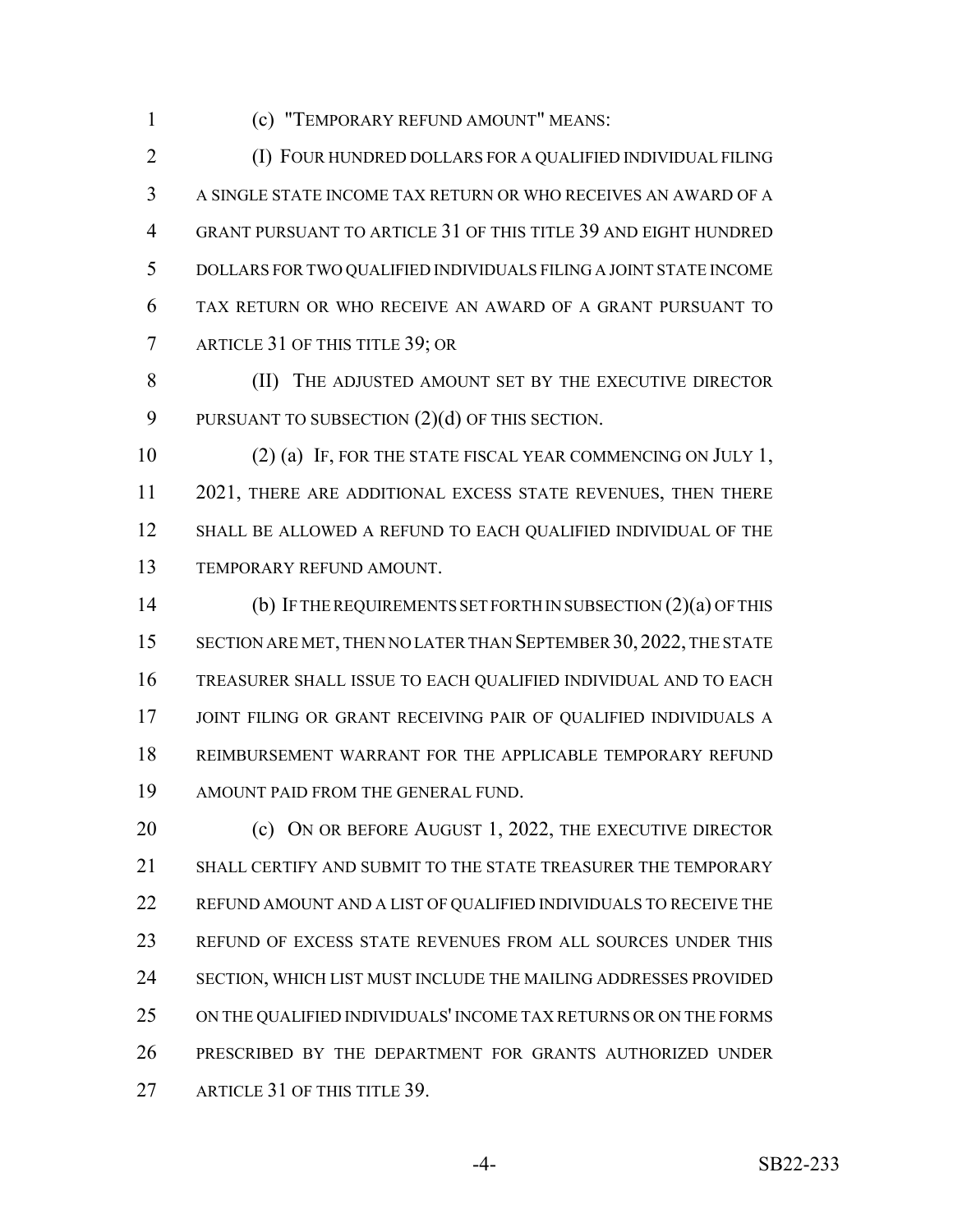(d) ON OR AFTER JULY 1, 2022, BUT BEFORE AUGUST 1, 2022, THE EXECUTIVE DIRECTOR, IN CONSULTATION WITH LEGISLATIVE COUNCIL STAFF AND THE STATE CONTROLLER, MAY DETERMINE THAT THE TEMPORARY REFUND AMOUNT SET FORTH IN SUBSECTION (1)(c)(I) OF THIS SECTION NEEDS TO BE ADJUSTED BASED ON THE STATE REVENUES IN EXCESS OF THE LIMITATION OF STATE FISCAL YEAR SPENDING IMPOSED BY SECTION 20 (7)(a) OF ARTICLE X OF THE STATE CONSTITUTION THAT THE STATE IS REQUIRED TO REFUND UNDER SECTION 20 (7)(d) OF ARTICLE X OF THE STATE CONSTITUTION, INCLUDING ANY AMOUNT SPECIFIED IN SECTION 24-77-103.8, THAT ARE INCLUDED IN, OR ANTICIPATED TO BE INCLUDED IN, THE STATE CONTROLLER'S CERTIFICATION OF STATE REVENUES PREPARED 12 IN ACCORDANCE WITH SECTION 24-77-103.6 (1)(b) FOR STATE FISCAL YEAR 2021-22; EXCEPT THAT ANY ADJUSTMENT SHALL NOT CAUSE REFUND AMOUNTS UNDER THIS SECTION TO EXCEED THE AMOUNTS SET FORTH IN 15 SUBSECTION  $(1)(c)(I)$  of this section. If the executive director DETERMINES THAT AN ADJUSTMENT TO THE TEMPORARY REFUND AMOUNT 17 SET FORTH IN SUBSECTION  $(1)(c)(I)$  OF THIS SECTION SHOULD BE MADE, THE EXECUTIVE DIRECTOR SHALL MAKE THE ADJUSTMENT IN A MANNER THAT MAINTAINS AN EQUAL TEMPORARY REFUND FOR EVERY QUALIFIED 20 INDIVIDUAL THAT IS DOUBLED FOR EACH PAIR OF QUALIFIED INDIVIDUALS FILING A JOINT RETURN OR FILING JOINTLY FOR A GRANT PURSUANT TO 22 ARTICLE 31 OF THIS TITLE 39.

 (3) THE REFUND OF EXCESS STATE REVENUES FROM ALL SOURCES ALLOWED UNDER THIS SECTION IS A REASONABLE METHOD OF REFUNDING A PORTION OF THE EXCESS STATE REVENUES REQUIRED TO BE REFUNDED 26 IN ACCORDANCE WITH SECTION 20  $(7)(d)$  of article X of the state CONSTITUTION.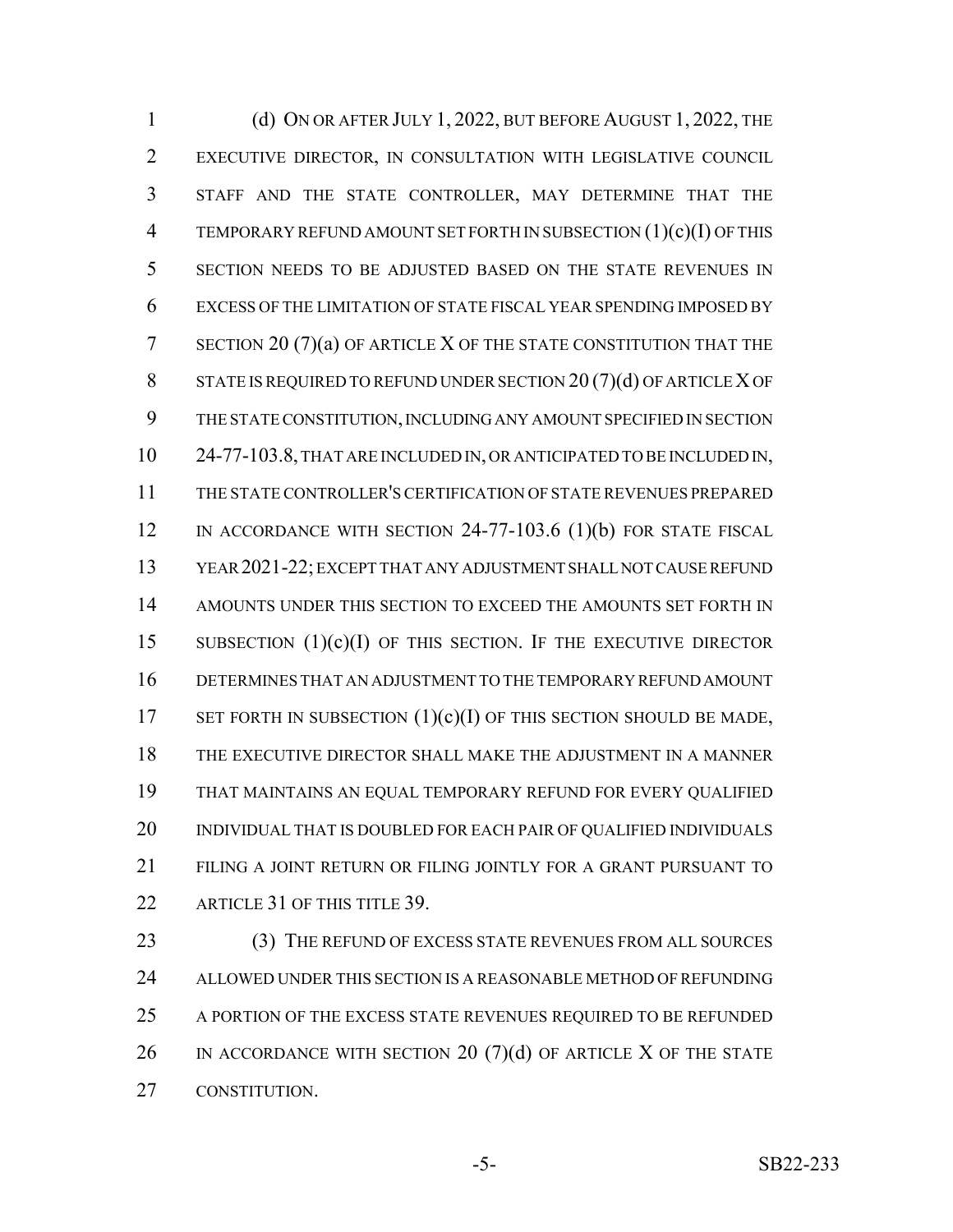(4) (a) THE REFUND OF EXCESS STATE REVENUE FROM ALL SOURCES ALLOWED TO ANY QUALIFIED INDIVIDUAL UNDER THIS SECTION SHALL NOT BE REPORTED BY THE DEPARTMENT OF REVENUE AS A PAYMENT OF A REFUND, CREDIT, OR OFFSET OF STATE INCOME TAXES TO THE QUALIFIED INDIVIDUAL IN ANY INFORMATION RETURN REQUIRED TO BE FILED PURSUANT TO FEDERAL LAW.

 (b) THE REFUND OF EXCESS STATE REVENUE FROM ALL SOURCES SET FORTH IN THIS SECTION IS SUBJECT TO THE PROVISIONS UNDER SECTION 39-21-108 FOR A QUALIFIED INDIVIDUAL TO THE EXTENT OF ANY UNPAID BALANCE OR UNPAID DEBT AS SET FORTH IN SECTION 39-21-108 (3).

(5) THIS SECTION IS REPEALED, EFFECTIVE JULY 1, 2027.

 **SECTION 3.** In Colorado Revised Statutes, 39-22-605, **amend** 13 (2)(c), (7)(a), (8)(a), and (8)(b)(II) as follows:

 **39-22-605. Failure by individual to pay estimated income tax.** (2) As used in this section, unless the context otherwise requires:

 (c) "Tax" or "tax liability" means the tax imposed under this article minus the credits against tax provided by this article other than the credits against tax for withholding pursuant to sections 39-22-601 (4), 39-22-604, and 39-22-604.5 and THE credits against tax for the sales tax refund pursuant to section 39-22-2003 AND THE REFUND OF EXCESS STATE REVENUES FROM ALL SOURCES PURSUANT TO SECTION 39-22-2004.

 $(7)$  (a) No addition to tax shall be imposed under subsection (3) of this section for any taxable year if the tax shown on the return for such taxable year or, if no return is filed, the tax, reduced by the credits 25 allowable under sections 39-22-601 (4), 39-22-604, 39-22-604.5, and 39-22-2003, AND 39-22-2004 is less than one thousand dollars.

(8) (a) For purposes of applying this section, the amount of the